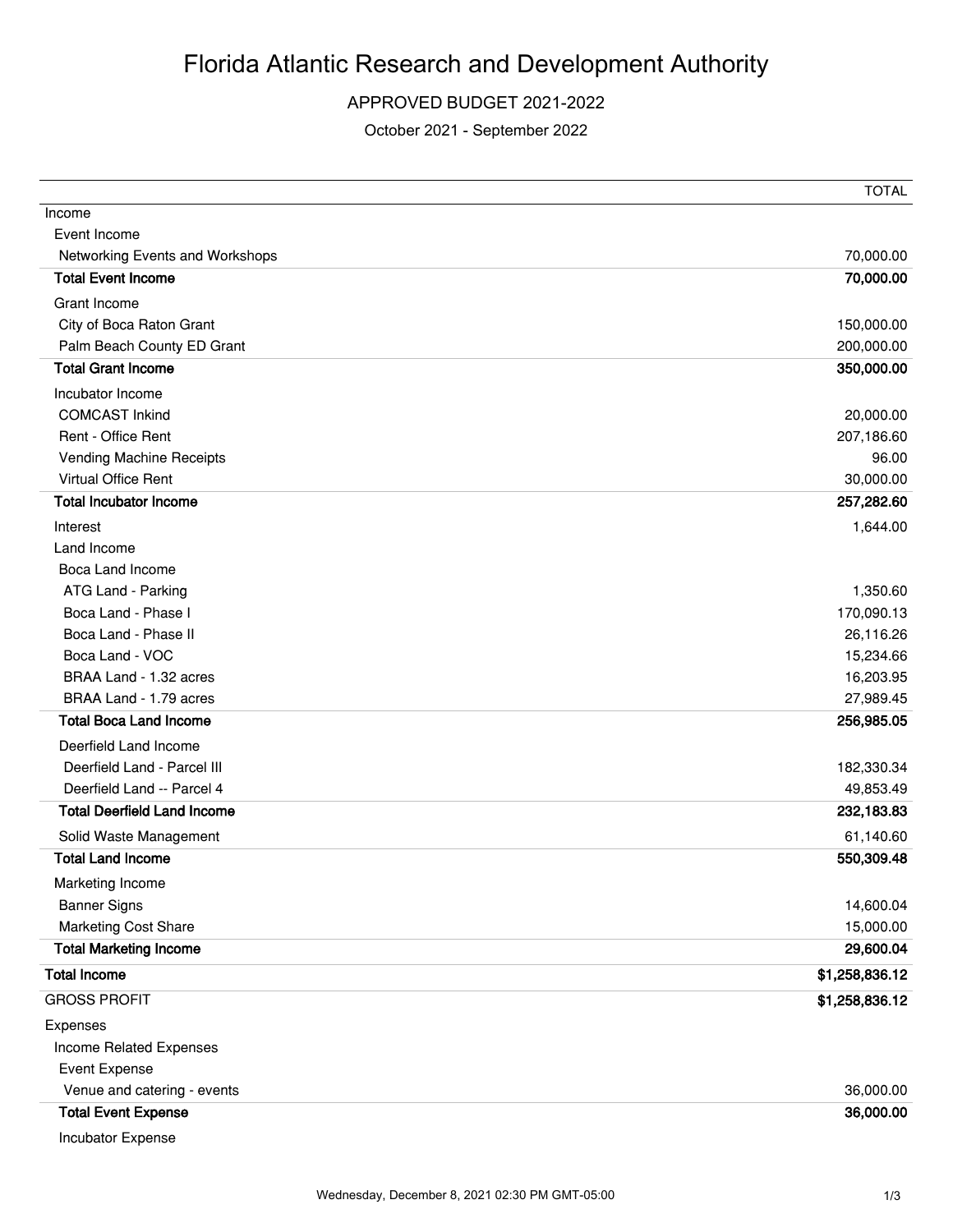## APPROVED BUDGET 2021-2022

October 2021 - September 2022

|                                           | <b>TOTAL</b> |
|-------------------------------------------|--------------|
| Electricity                               | 14,900.00    |
| <b>Facility Maintenance/Repairs</b>       | 8,600.00     |
| Food/Beverages                            | 5,000.00     |
| <b>HVAC Maintenance/Repairs</b>           | 4,100.00     |
| Internet -primary internet                | 20,000.00    |
| IT Maintenance/Repairs                    | 12,000.00    |
| Janitorial                                | 10,040.00    |
| Rent paid to landlord                     | 346,085.07   |
| <b>Total Incubator Expense</b>            | 420,725.07   |
| Land Expense                              |              |
| Attorney fees -80% annual fees            | 25,310.32    |
| SWA Assessment Management                 | 58,229.16    |
| <b>Total Land Expense</b>                 | 83,539.48    |
| <b>Marketing Expense</b>                  |              |
| Advertising and Banner Signs              | 8,000.00     |
| Marketing                                 | 98,265.36    |
| <b>Total Marketing Expense</b>            | 106,265.36   |
| <b>Total Income Related Expenses</b>      | 646,529.91   |
| <b>Operational Expense</b>                |              |
| Accounting                                | 15,600.00    |
| <b>Business Meals</b>                     | 1,800.00     |
| Economic Development Investments          | 17,500.00    |
| Employee Automobile Allowance             | 6,600.00     |
| <b>Employee Cell Phone</b>                | 632.64       |
| <b>Employee Health Benefits</b>           |              |
| Dental Insurance                          | 1,644.36     |
| Disability Insurance                      | 1,900.00     |
| Health Insurance                          | 71,763.24    |
| Life Insurance                            | 2,106.00     |
| <b>Total Employee Health Benefits</b>     | 77,413.60    |
| Employee Payroll -include taxes           |              |
| Payroll Taxes                             | 22,833.24    |
| Salary                                    | 333,909.96   |
| Total Employee Payroll -include taxes     | 356,743.20   |
| <b>Employee Retirement Benefits</b>       |              |
| 457 Employer Contribution                 | 11,244.78    |
| <b>Total Employee Retirement Benefits</b> | 11,244.78    |
| Employee Training/Education               | 4,000.00     |
| Equipment                                 | 18,500.00    |
| Insurance Expense                         |              |
| Liability Insurance                       | 8,741.00     |
| Property Insurance                        | 2,371.00     |
|                                           |              |